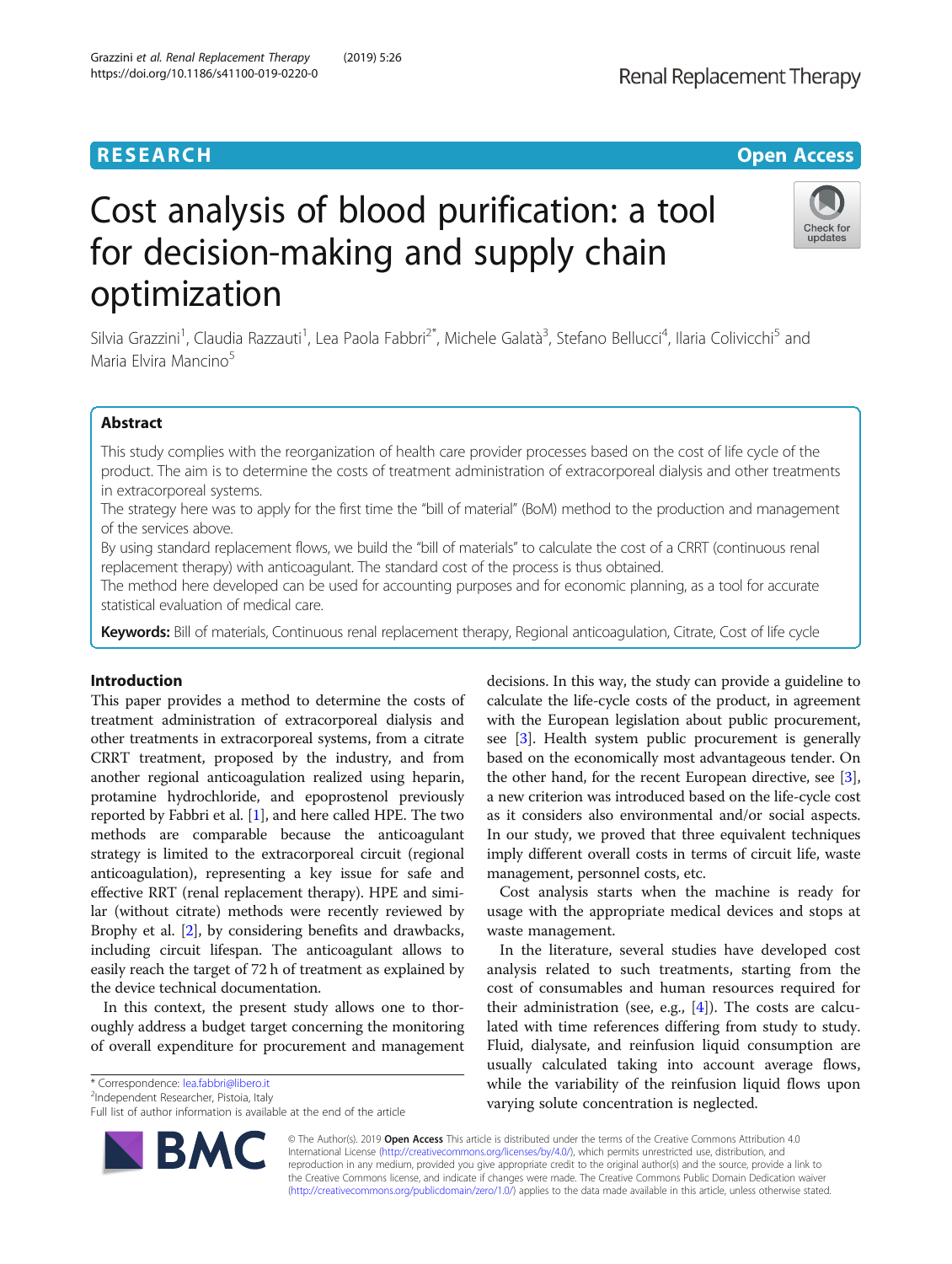<span id="page-1-0"></span>On the other hand, some analyses, like [\[5](#page-7-0)], demonstrate that flows are actually extremely variable, fact that determines a high-cost variability, which is also due to different work organization. Other studies focus on the trend of the human resource costs, which vary considerably with work organization and treatment administration procedure (see, e.g., [\[6](#page-7-0)]).

Hence, it follows that the results of the various studies are hardly comparable among themselves since the difficulty of accurately identify the real contribution of each raw material to the treatments remains. Indeed, to the very best of our knowledge, the standard cost of such treatments has never been calculated so far. For this reason, it is not possible to make a factual comparison between the prices of the treatments as a whole, but it is only possible to make a comparison between single parts.

The economic crisis of the last 10 years has led us to take into account not only the clinical outcome, but also the economic one, especially in treating patients of the critic care, whose cost represents one of the most relevant items of expenditure in the health sector, as in [\[7](#page-7-0)]. The literature shows that also QALYs (Quality-Adjusted Life Year) studies (see, e.g., [\[8,](#page-7-0) [9\]](#page-7-0)) must not disregard a thorough cost analysis and a research of production processes that are able to reduce them, so that the choice of the methodology may go back to being primarily of clinical type, as in  $[10-12]$  $[10-12]$  $[10-12]$ .

The purpose of the present paper is to provide a method for analyzing standard costs correlated to the product life cycle, i.e., of treatment administration, according to [[3\]](#page-7-0). The use of citrate as an anticoagulant has been wide-spreading since 2010, it can be used as a base for a number of other treatments but its cost depends on several variables which make it difficult to determine with acceptable accuracy.

# Materials and methods

# Description of materials used

All the materials are referred to 2015 technology. The following materials are employed for the entire treatment:

- 1) Infusion bags and dialysate: 5-L bags including all formulations on the market at the same price range. The dialysate bags are without calcium.
- 2) Bags with 10 L effluent for the citrate system with a flow equal to 200 mL/h–bags with 9 L effluent for citrate system with a flow equal to 2250 mL/h: for the calculation of costs, the average price among those of the purchase procedure is used.
- 3) 2-L bags with citrate concentration of 136 mmol  $\text{Na}_3/\text{L}$  for the system citrate flow equal to 200 mL/h–5 L citrate bags with a concentration of 12 mmol  $\text{Na}_3/\text{L}$  for the citrate system with a flow equal to 2250 mL/h: for the calculation of costs

the average price among those of the purchase procedure is used.

- 4) HPE: replacement bags and dialysate bags 5 L; effluent bags 10 L; heparin 25,000 I.U./5 mL vial; protamine hydrochloride 50 mg/5 mL vial at the dosage of 1 mg/100 I.U. Heparin; epoprostenol 0.5 mg plus 50 mL diluent
- 5) Kit with lines, filter, junctions (joints, fittings): for the calculation of costs, the average price among those of the purchase procedure is used.
- 6) Monitors in usage.

# Model description

In order to calculate the actual cost of each treatment, we used the method of BoM (bill of materials) to identify all the components, sub or intermediate assemblies, raw materials, parts, and quantities of what is needed to carry out the treatment, determining the impact for each of them in the production process.

We built the BoM of a treatment in CRRT with citrate in CVVHDF (continuous venovenous hemodiafiltration) mode, proposed by the industry, and in CRRT with heparin, protamine, and epoprostenol in CVVHDF mode. We assume, as usual, the examined treatment at zero level, and at least the most important components at level 1.

We can build simpler basic bills or more complex ones for the analysis of the most appropriate cost.

Determining the flows of substitution allows one to calculate the duration in minutes of each bag/vial used and, as a consequence, the number of bags/vials required to produce the considered treatment, compared to the duration of the treatment itself.

Flow replacements are parametrized using the ones most frequently programmed in the dialysis monitor. We call them "standard flows" following [[13](#page-7-0)-[15](#page-7-0)], and the related costs "standard costs."

In Table 1, we report the values for the treatment with citrate and the same values are shown for the HPE method.

Table 1 Prescribed dose for a treatment in CRRT in CWHDF mode with anticoagulant

|                  | iiivac witii ariticoagaiarit             |                  |
|------------------|------------------------------------------|------------------|
| <b>FLOW</b>      | <b>DESCRIPTION</b>                       | <b>CWHDF</b>     |
| Qb               | Blood flow                               | 150 mL/min       |
| Cp               | Weight loss                              | 100 mL/h         |
| Qd               | Dialysate flow                           | 1300 mL/h        |
| Oinf             | Replacement fluid flow (pre-post)        | 2000 mL/h        |
| Oef              | <b>Fffluent flow</b>                     | 3400 ml /h       |
| QNa <sub>3</sub> | Citrate flow mL/h                        | To be determined |
| Qe               | Heparin diluted flow                     | 1000 UI/h        |
| Qpr              | Protamine diluted flow                   | 10 mg/h          |
| Qp               | Prostacyclin diluted flow (epoprostenol) | 20,000 ng/h      |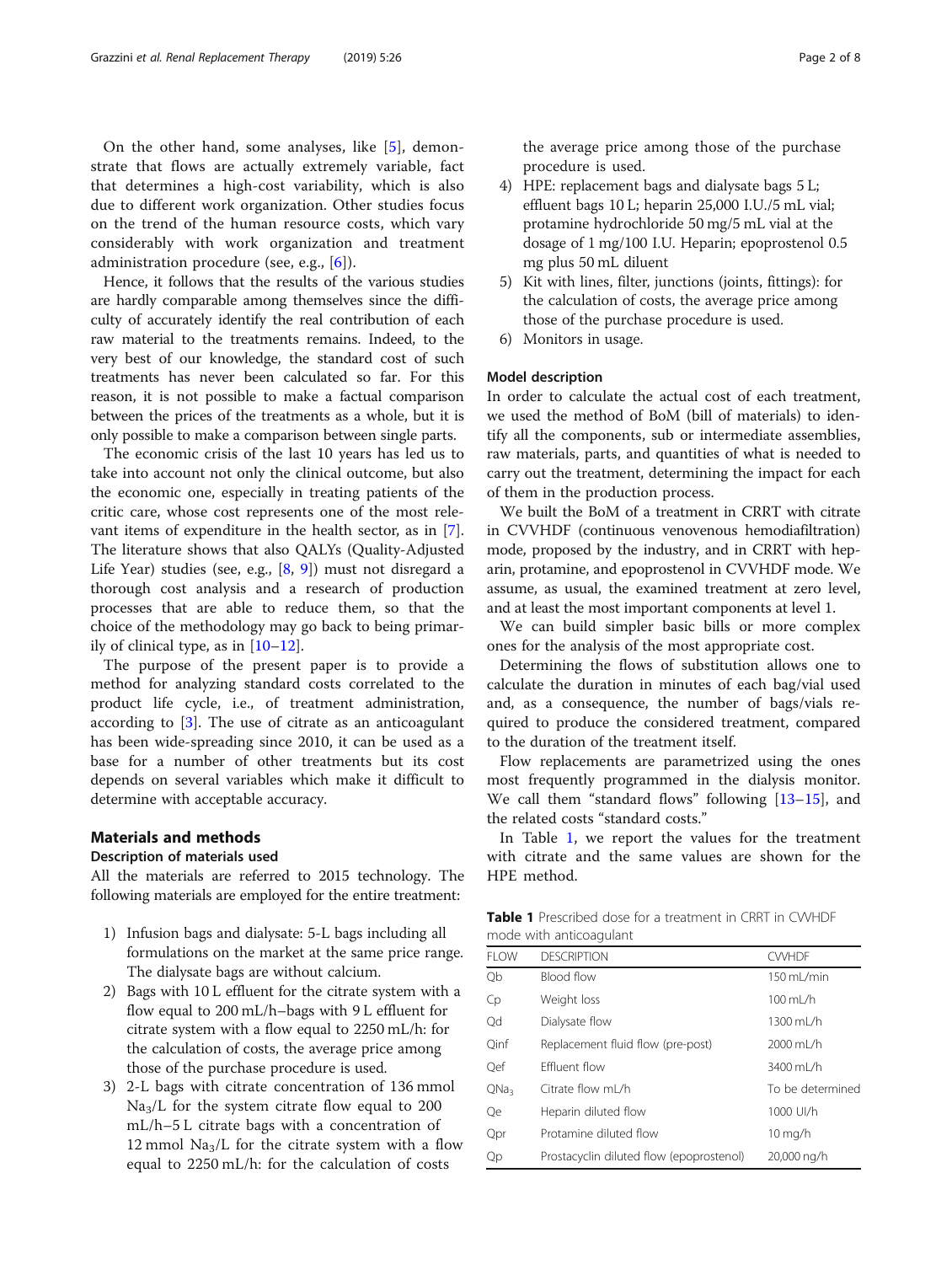For the flow of fluids during CRRT treatments, a number of variables must be taken into account, related to the use of the therapeutic dose established by the operator according to the different types of patient. To this regard, we must consider that the prescribed dose can vary from 20 to 35 up to 43 mL/kg/h of effluent representing any exchange of fluids and the weight loss set. The dose, however, should never be less than 35 mL/ kg/day, whichever mode you choose, CVVHD (continuous venovenous hemodialysis), CVVH (continuous venovenous hemofiltration), CVVHDF dividing the infusion rate in pre-and post-dilution as required by the operator based on the type of patient. When using the therapeutic dose of 43 mL/kg/h, in the more complex form of CRRT, the CVVHDF, the portions of infusion fluids are generally distributed as follows: 25 mL/kg/h for the fluids to re-infusion and 18 mL/kg/h for the dialysate. Even for the lower doses, the ratio between convective and diffusive portion is about 60/40.

It should be noted, however, that there must be a verification of the dose prescribed and that actually provided. In theory, if there were no errors or changes the value of the effluent measured by the monitor should match that one expected. In fact, during the CRRT, there is always downtime related to the operations of the nursing staff estimated in the table of costs in 72 h.

When the Qef value is used, as defined in Table [1](#page-1-0), the citrate flow variable must be added, once it is determined.

The amount of citrate to be infused is assumed equal to 3 mmol $Na<sub>3</sub>/L$  of blood.

Once blood flow is established and given the concentration of citrate bag expressed in mmol  $\text{Na}_3/\text{L}$ , the citrate flow is determined by the linear relationship:

Qb mL/h: n. mmol di Na<sub>3</sub>/L/h = Q Na<sub>3</sub> mL/h: 3 mmol  $Na<sub>3</sub>/L/h$ .

The industry proposes 2-L bags with a concentration equal to 136 mmol  $Na<sub>3</sub>/L$  and 5 L bags with concentration equal to 12 mmol  $Na<sub>3</sub>/L/h$ .

The proportion determines a value of  $QNa<sub>3</sub>$  equal to 200 mL/h in the former case, and a value of  $QNa<sub>3</sub>$  equal to 2250 mL/h, in the latter.

The total Qef therefore will vary from Qef = 3600 mL/ h to  $\text{Oef} = 5650 \text{ mL/h}$ :

 $Qef + QNa_3 = 200$  mL/h (with  $Qef = 3600$  mL/h)

 $Qef + QNa_3 = 2250$  mL/h (with  $Qef = 5650$  mL/h)

We are now able to compute the coefficients of use of the bags or vials for 24 h and then for 72 h of treatment (Table [2](#page-3-0)).

The coefficients to use for medical devices for 72 h are equal to one unit each, for all types of considered treatment.

The coefficients needed for the equipment can be calculated, for all the different types of considered treatments, on the basis of the estimate of the average

number of treatments performed each year. The following formula was used:

 $C = (V/8)/N$ 

where C is the equipment cost for each treatment, V is the market value of the equipment offered in the tender, to be amortized over  $8 \text{ years}$ ,  $N$  is the number of treatments/year per equipment. The coefficient of utilization of the monitor is V/8N. V includes the cost of maintenance and technical assistance. Regarding the cleaning of the circuit, this is carried out before each treatment with a washing solution in the extracorporeal blood circuit 2-L bag.

Electricity consumption is estimated by the equipment's service manual. Unit costs of electric power and wastes were taken from the power supply and waste disposal contracts, respectively valid at the time of the present study. Staff and laboratory tests costs were provided by the management control system of health authorities. Average unit costs were determined by the management control system according to costs analytical accounting.

Among the coefficients related to the management of the process, for all the types of the considered treatment, the interventions of personnel for the exchange-bags/ vials, is estimated equal to 5 min, plus additional 5 min for each laboratory test. During the treatments proposed by the industry, an average of 14 laboratory tests are performed: these are tests of blood gas analysis, performed at the beginning of the treatment, after 5 min, after 3 h and then one every 6 h. During all the types of treatments in HPE, an average of four laboratory tests are performed: these are complete coagulation tests.

The amount of liquid waste is given by the remainder in the infusion bags, dialysate, citrate if infused, plus replacement fluids consisting of the decrease in weight of 7.2 L in 72 h. In case of a  $QNa<sub>3</sub> = 200$  mL/h treatment, the replacement fluid is  $260$  L (actually,  $93.9$  L +  $144$  L +  $14.4 L + 7.2 L = 259.5 L$ .

This is likely due to approximations of calculation. The error, however, is believed to be negligible. The same applies to the  $QNa<sub>3</sub> = 2250$  mL/h treatment, for which the calculated discrepancy is equal to 720 mL in 72 h.

The solid wastes were weighed at the end of each type of treatment: 100 g for empty 5-L bag and 200 g for empty 9 or 10-L bag; the empty kit for the  $QNa<sub>3</sub> =$ 200 mL/h treatment is 1.600 kg, and 1.150 kg for the  $QNa<sub>3</sub> = 2250$  mL/h treatment.

In CRRT in CVVHDF mode with HPE, anticoagulant-related wastes are not present.

# Results

The standard costs can be calculated using the contract prices, noted by the sign " $\varepsilon$ ".<sup>2</sup> Electric power supply cost is estimated to be 0.17  $\epsilon$ /KW. Personnel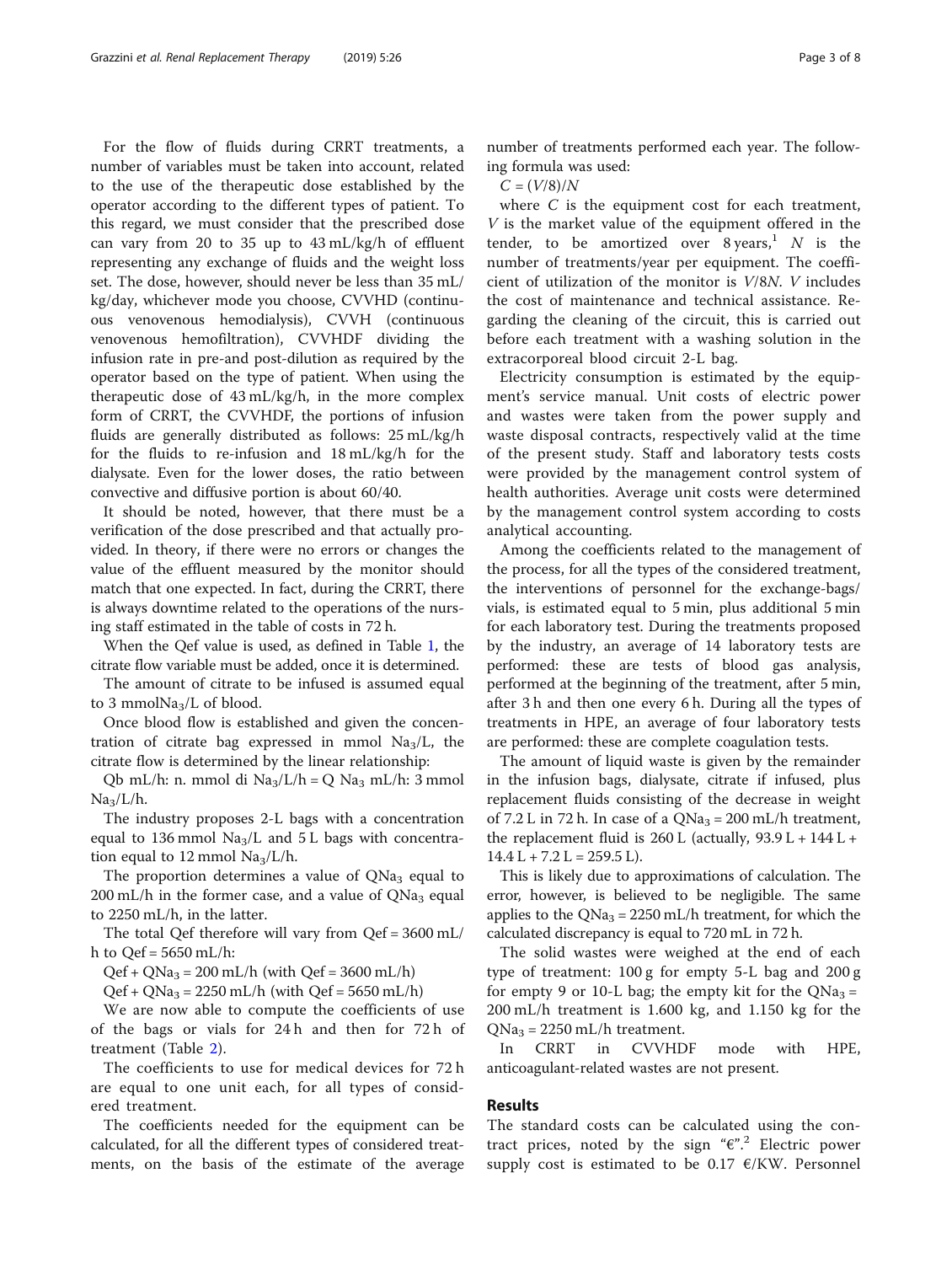| Treatments in CWHDF with anticoagulant | Utilized components                                       | Minute duration bags or vials<br>(bag's volume/infusion flow) | Bags per 24 h |
|----------------------------------------|-----------------------------------------------------------|---------------------------------------------------------------|---------------|
|                                        | Dialysate bags without Ca 5 L                             | 230 min                                                       | n. 6.26       |
|                                        | Replacement bags 5 L                                      | 150 min                                                       | n. 9.6        |
|                                        | Na <sub>3</sub> bags 2 L with 136 mmol Na <sub>3</sub> /L | $600 \text{ min}$                                             | n. 2.4        |
|                                        | Na <sub>3</sub> bags 5 L with 12 mmol Na <sub>3</sub> /L  | $132 \text{ min}$                                             | n. 10.9       |
|                                        | Effluent bags at $Qef = 5650$ mL/h                        | 95 min                                                        | n. 15.16      |
|                                        | Effluent bags at $Qef = 3600$ mL/h                        | 166 min                                                       | n. 8.67       |
|                                        | Heparin vial 25,000 UI                                    | 1500 min                                                      | n. 0.96       |
|                                        | Protamine vial 250 mg                                     | 1500 min                                                      | n. 4.8        |
|                                        | Epoprostenol prostacyclin vial 500,000 ng                 | 1500 min                                                      | n. 0.96       |

<span id="page-3-0"></span>Table 2 Number of bags per 24 h treatments CRRT in CWHDF mode with citrate and with HPE

cost has been estimated with the aid of the management control. It was calculated as the average cost comprehensive of allowance and related obligations, and resulted to be equal to 0.38  $\epsilon$ /min. The cost of laboratory analyses is the same as calculated by the management control. Waste disposal costs are estimated to be 1.00  $\epsilon$ /L or kg. The costs are summarized in Tables [3](#page-4-0) and [4.](#page-5-0)

The total costs of replacement fluids of medical devices and equipment are not significantly different for the three methods and therefore they can be considered constant in these three cases.

The cost difference between the two methodologies proposed by the industry is due to the number of citrate bags necessary for the treatment. Such variable in turn depends on solute concentration (citrate, in this case) with respect to the therapeutic dose. The solute concentration is an important variable that might be standardized (see [\[16](#page-7-0)]) with respect to the therapeutic doses in order to contribute to consumption and cost reduction.

In the case of HPE, the cost of the anticoagulant is related to the costs of the components used in the treatment.

Process costs are highly correlated to the different methods of regional anticoagulant.

This or a similar method should be applied to calculate the life-cycle costs, every time a medical device requires consumable material.

In order to extend the cost analysis, the major out-of-process parameters affecting the average/standard cost of the treatment were also taken into account.<sup>3</sup>

It is known that the lifetime of the filter has a major impact on the overall costs due to the possibility of filter clotting, which in turn determines further out-of-process costs which can be calculated thanks to the BoM. In fact, in such circumstance, the treatment has to be discontinued, patient taken off the machine, bags and filter disposed of the new circuit has to be assembled, washed with priming solution, and connected to the patient to resume the treatment.

Circuit lifetime was estimated from Gattas et al. [[17](#page-7-0)] in the case of citrate and from Fabbri et al.  $[1]$  $[1]$  in the case of HPE.

From Kaplan-Meier estimate in [[17](#page-7-0)], the probability  $p = 0.25$  for the circuit survival for the whole duration of the treatment (72 h) was inferred. In the case when no filter clotting occurs ( $p = 0.25$ ) the citrate treatment cost, as calculated with the BoM, averaged over the two different infusion flow rates ( $QNa<sub>3</sub> = 2250$  mL and  $QNa<sub>3</sub> =$ 200 mL/h), as proposed by the industry, is  $C = 1525.12 \epsilon$ .

In the complementary clotting scenario, $4$  whose occurrence has probability  $1-p = 0.75$ , out-of-process costs to be considered are 1 dialysate bag, 1 replacement bag, 1 Na<sub>3</sub> bag, 1 effluent bag, 1 filter/equipment; costs of disposal of replaced bags (this can be determined only when knowing the clotting time t); personnel costs, 50 min.

Considering the above extra-costs, the total outof-process costs:  $C_{\text{OoP}} = 174.38$  €. Therefore, the cost increases by 11.4%.

In total, the overall mean value cost weighted on the two scenarios, according to the given probability  $p$ , is equal to

$$
p \cdot C + (1-p) \cdot (C + C_{\text{OoP}}) = 1655.90 \,\epsilon
$$

Considering instead HPE treatment, we have, according to  $[1]$  $[1]$ , that the probability for the circuit survival for the whole duration of the treatment is  $p = 0.40$ . We have  $C = 1270.82$   $\epsilon$ , with a total out-of-process costs  $C_{\text{OoP}} = 160.46 \text{ } \epsilon$ , amounting to a cost increase of 12.6%. Therefore, the overall mean value cost weighted on the two scenarios, according to the given probability p, is equal to

$$
p \cdot C + (1 - p) \cdot (C + C_{\text{OoP}}) = 1367.10 \, \text{G}
$$

We developed dynamic spreadsheets to be filed for each patient, taking into account the actual flows and actual therapeutic doses, which may vary during 72 h of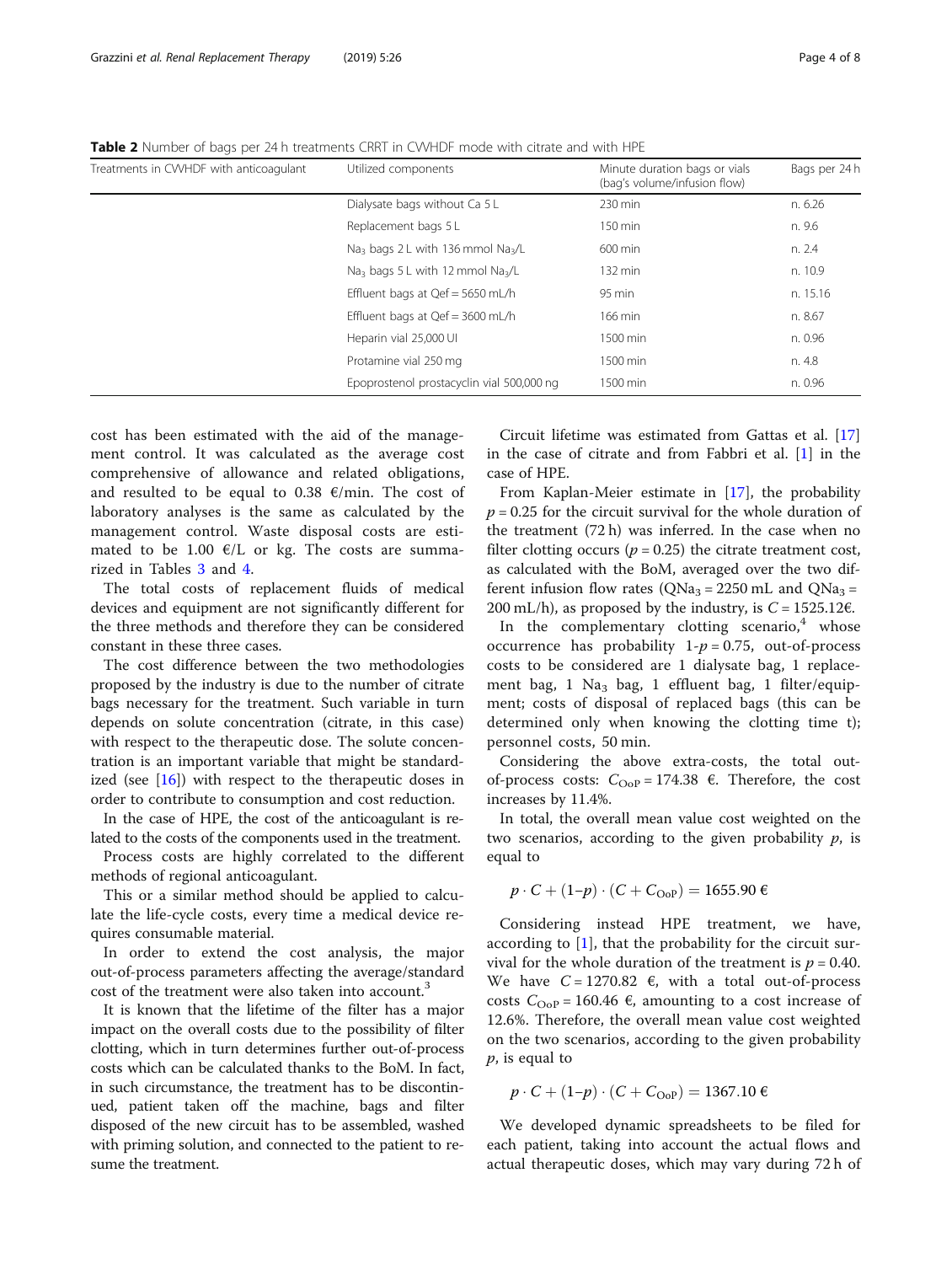<span id="page-4-0"></span>

|                             | Replacement fluids |                                                                                  |   |                                               | Medical devices             |                          |                                                                                                                                                  | Equipment              |                       |          | Process             |            |                                                            |                             |                |
|-----------------------------|--------------------|----------------------------------------------------------------------------------|---|-----------------------------------------------|-----------------------------|--------------------------|--------------------------------------------------------------------------------------------------------------------------------------------------|------------------------|-----------------------|----------|---------------------|------------|------------------------------------------------------------|-----------------------------|----------------|
| Level                       |                    |                                                                                  |   |                                               |                             |                          |                                                                                                                                                  |                        |                       |          |                     |            |                                                            |                             |                |
|                             | bags 5L            | Replacement Dialysate bags<br>bags 5 L without Ca 5 L                            |   | bags 10L<br>Citrate Effluent<br>bags bags 10L | equipment<br>Filter/        | Dressing Double<br>Iumen | catheter                                                                                                                                         | Machine<br>utilization | Disinfectants Priming | solution |                     |            | Electricity Nursing Laboratori Liquid<br>staff tests waste |                             | waste<br>Solid |
| Level 0                     |                    | CRRT with anticoagulation citrate $QNa_3 = 2250$                                 |   | ml/h                                          |                             |                          |                                                                                                                                                  |                        |                       |          |                     |            |                                                            |                             |                |
| Unitary costs               | Ψ                  | Ψ                                                                                | Ψ | Ψ                                             | Œ                           | Ψ                        | Ψ                                                                                                                                                | Ψ                      | Ψ                     | Ψ        | $\in 0.17$          | $\in 0.38$ | $\in$ 2.46                                                 | $\in 1.00$                  | $\in 1.00$     |
| raw material<br>Total costs | Ψ                  | Ψ                                                                                | ω | Ψ                                             | Ψ                           | Ψ                        | Ψ                                                                                                                                                | Ψ                      | Ψ                     | Ψ        | € 5.76              | € 294.50   | 634.44                                                     | 412.92<br>Ψ                 | 10.43          |
|                             |                    | total costs replacement fluids                                                   |   |                                               | total costs medical devices |                          |                                                                                                                                                  | total costs equipment  |                       |          | total process costs |            |                                                            |                             |                |
|                             | Ψ                  |                                                                                  |   |                                               | Ψ                           |                          |                                                                                                                                                  | Ψ                      |                       |          | € 758.05            |            |                                                            |                             |                |
|                             | total cost $\in$   |                                                                                  |   |                                               |                             |                          |                                                                                                                                                  |                        |                       |          |                     |            |                                                            |                             |                |
| Level 0                     |                    | CRRT with anticoagulation citrate QNa <sub>3</sub> = 200                         |   | ml/h                                          |                             |                          |                                                                                                                                                  |                        |                       |          |                     |            |                                                            |                             |                |
| Unitary costs               | Ψ                  | Ψ                                                                                | w | Ψ                                             | Ψ                           | Ψ                        | Ψ                                                                                                                                                | Ψ                      | Ψ                     | Ψ        | $\in 0.17$          | $\in 0.38$ | € 2.46                                                     | $\in 1.00$                  | $\in 1.00$     |
| raw material<br>Total costs | Ψ                  | Ψ                                                                                | Ψ | Ψ                                             | Ψ                           | Ψ                        | Ψ                                                                                                                                                | Ψ                      | Ψ                     | Ψ        | € 5.76              | € 209.00   | 634.44                                                     | 263.70<br>$\overline{\Psi}$ | € 7.00         |
|                             |                    | Total costs replacement fliuds                                                   |   |                                               | Total costs medical devices |                          |                                                                                                                                                  | Total costs equipment  |                       |          | Total process costs |            |                                                            |                             |                |
|                             | Ψ                  |                                                                                  |   |                                               | Ψ                           |                          |                                                                                                                                                  | $\mathbb \Psi$         |                       |          | €519.90             |            |                                                            |                             |                |
|                             | Total cost $\in$   |                                                                                  |   |                                               |                             |                          |                                                                                                                                                  |                        |                       |          |                     |            |                                                            |                             |                |
| consumables costs           |                    | <sup>a</sup> Medical personnel cost is not considered a process cost, as medical |   |                                               |                             |                          | personnel is not involved in the process itself. Costs of support service are already included in the leasing of the machine or accounted for in |                        |                       |          |                     |            |                                                            |                             |                |

Table 3 Costs of a treatment in CRRT in CVVHDF mode with citrate QNa3 = 2250 and QNa3 = 200 mL/h Table 3 Costs of a treatment in CRRT in CVVHDF mode with citrate QNa3 = 2250 and QNa3 = 200 mL/h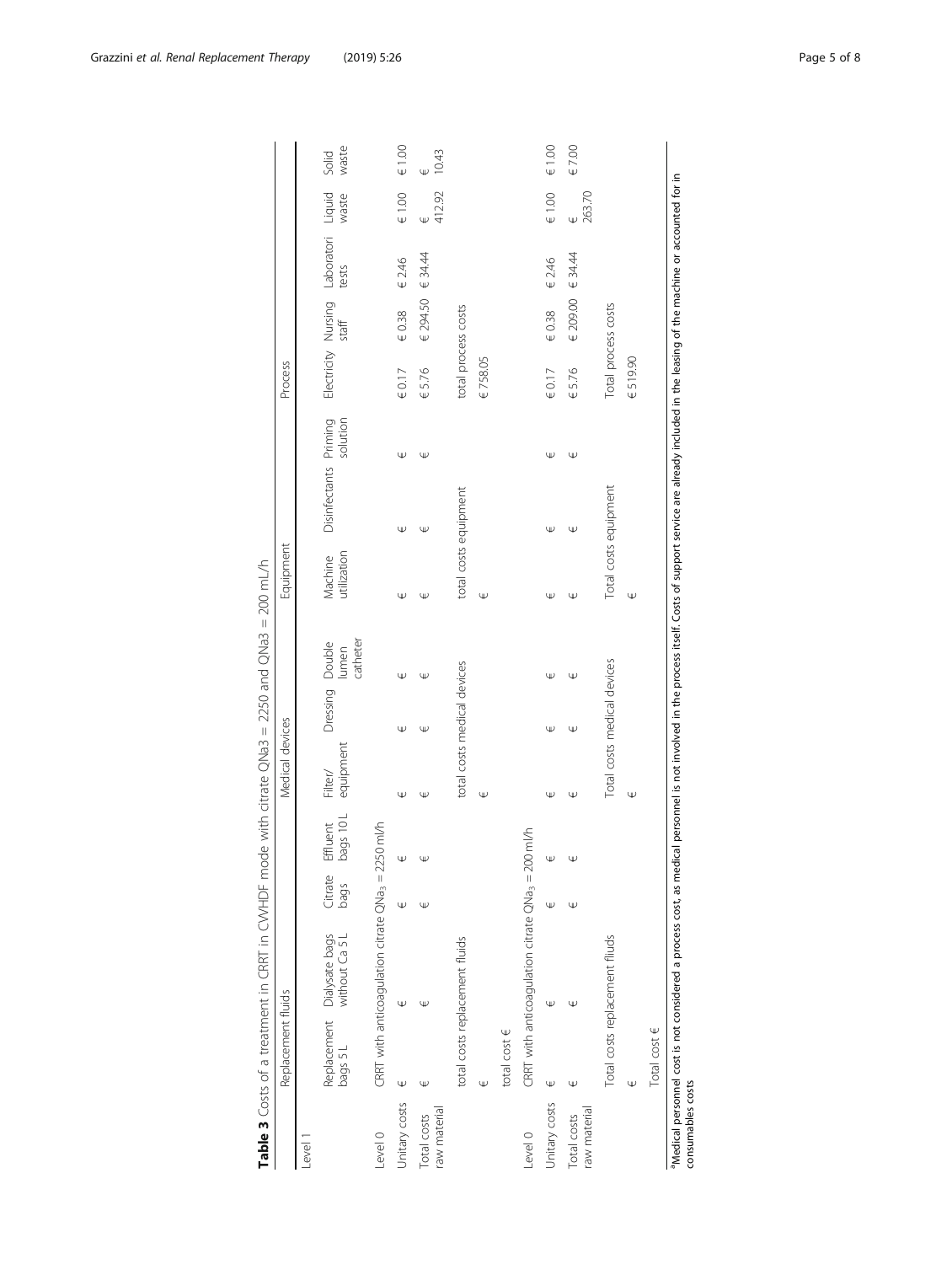<span id="page-5-0"></span>

| level 0                        | CRRT with HPE anticoagulation  |   |   |               |                           |                                              |                             |                                      |   |           |                                                                                          |   |                     |                   |        |                    |
|--------------------------------|--------------------------------|---|---|---------------|---------------------------|----------------------------------------------|-----------------------------|--------------------------------------|---|-----------|------------------------------------------------------------------------------------------|---|---------------------|-------------------|--------|--------------------|
| level 1                        | Replacement fluids             |   |   | Anticoagulant |                           |                                              | Medical devices             |                                      |   | Equipment |                                                                                          |   | Process             |                   |        |                    |
|                                |                                |   |   |               |                           | Epoprostenol<br>0,5 mg plus 50<br>ml diluent | Filter/<br>equipment        | Dressing Double<br>Iumen<br>catheter |   |           | Machine Disinfectants Priming Electricity Nursing Laboratory Liquid Solid<br>utilization |   |                     |                   |        |                    |
| Jnitary<br>costs               |                                | Ψ | Ψ | Ψ             | Ψ                         |                                              | w                           | Ψ                                    | Ψ | Ψ         | w                                                                                        | Ψ | $\in 0.17$          | $\in 0.38$        | € 2.46 | $\in 1.00$         |
| costs raw<br>material<br>total | Ψ                              | Ψ | Ψ | Ψ             |                           | Ψ                                            |                             | Ψ                                    |   |           | Ψ                                                                                        | Ψ | € 5.76              | € 163.40 $∈$ 9.84 |        | $\frac{6}{248.07}$ |
|                                | Total costs replacement fluids |   |   |               | Total anticoagulant costs |                                              | Total costs medical devices |                                      |   |           | Total costs equipment                                                                    |   | Total process costs |                   |        |                    |
|                                |                                |   |   | Ψ             |                           |                                              | Φ                           |                                      |   |           |                                                                                          |   | € 434,02            |                   |        |                    |

| )<br>)<br>)                                                                                       |  |
|---------------------------------------------------------------------------------------------------|--|
|                                                                                                   |  |
|                                                                                                   |  |
|                                                                                                   |  |
|                                                                                                   |  |
|                                                                                                   |  |
|                                                                                                   |  |
|                                                                                                   |  |
|                                                                                                   |  |
|                                                                                                   |  |
|                                                                                                   |  |
|                                                                                                   |  |
|                                                                                                   |  |
| l                                                                                                 |  |
| י                                                                                                 |  |
|                                                                                                   |  |
|                                                                                                   |  |
|                                                                                                   |  |
|                                                                                                   |  |
|                                                                                                   |  |
|                                                                                                   |  |
|                                                                                                   |  |
|                                                                                                   |  |
|                                                                                                   |  |
|                                                                                                   |  |
|                                                                                                   |  |
|                                                                                                   |  |
|                                                                                                   |  |
|                                                                                                   |  |
|                                                                                                   |  |
|                                                                                                   |  |
|                                                                                                   |  |
| $\frac{1}{2}$                                                                                     |  |
| ֖֖֖֖֧֧ׅ֧֧֖֧֖֧֧ׅ֧֧ׅ֧֧֧֧֧ׅ֧֧֧֧֧֧֧֧֧֧֧֧֧֧֧֧֧֧֧֧֧֧֧֧֧֧֧֧֚֚֚֚֚֚֚֚֚֚֚֚֚֚֚֚֚֚֚֚֚֬֕֕֝֬֝֘֜֝֬֝֬֝֬֝֬֜֝֬֜֝֬֜֜ |  |
|                                                                                                   |  |
|                                                                                                   |  |
|                                                                                                   |  |
|                                                                                                   |  |
|                                                                                                   |  |
|                                                                                                   |  |
|                                                                                                   |  |
|                                                                                                   |  |
|                                                                                                   |  |
|                                                                                                   |  |
|                                                                                                   |  |
|                                                                                                   |  |
|                                                                                                   |  |
|                                                                                                   |  |
|                                                                                                   |  |
|                                                                                                   |  |
|                                                                                                   |  |
|                                                                                                   |  |
|                                                                                                   |  |
|                                                                                                   |  |
| Į                                                                                                 |  |
|                                                                                                   |  |
|                                                                                                   |  |
|                                                                                                   |  |
|                                                                                                   |  |
| .<br>.<br>.                                                                                       |  |
| ĺ                                                                                                 |  |
|                                                                                                   |  |
|                                                                                                   |  |
|                                                                                                   |  |
|                                                                                                   |  |
|                                                                                                   |  |
|                                                                                                   |  |
|                                                                                                   |  |
| <br> <br> <br>                                                                                    |  |
| Ç                                                                                                 |  |
|                                                                                                   |  |
|                                                                                                   |  |
|                                                                                                   |  |
|                                                                                                   |  |
|                                                                                                   |  |
|                                                                                                   |  |
|                                                                                                   |  |
|                                                                                                   |  |
|                                                                                                   |  |
|                                                                                                   |  |
|                                                                                                   |  |
|                                                                                                   |  |
|                                                                                                   |  |
|                                                                                                   |  |
|                                                                                                   |  |
|                                                                                                   |  |
|                                                                                                   |  |
|                                                                                                   |  |
| I                                                                                                 |  |
|                                                                                                   |  |
|                                                                                                   |  |
|                                                                                                   |  |
| )<br> <br>                                                                                        |  |
|                                                                                                   |  |
|                                                                                                   |  |
| I<br>l<br>֦֧֚֡                                                                                    |  |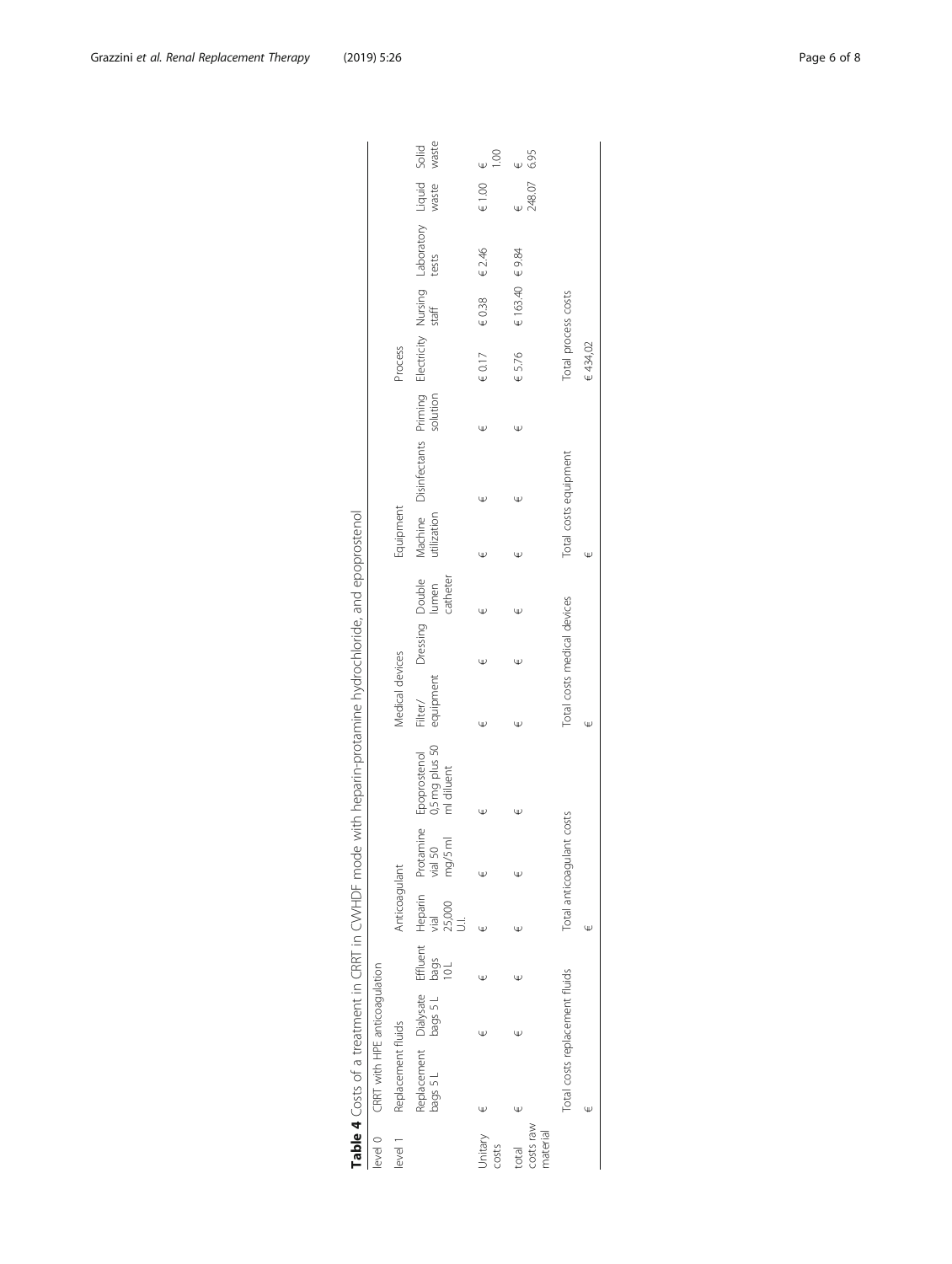treatment. In this way, it is possible to accurately predict and calculate real-time consumption and the cost of the active productive process and collect the data needed to implement an appropriate statistical analysis.

# **Discussion**

During the fulfillment of our contract, we submitted our BoMs to three suppliers; these BoMs were based on standard flows, taking into account only the consumables.

They were asked to determine the citrate flow starting from the therapeutic infusion dose,  $3 \text{ mmol}$  QNa<sub>3</sub>/ blood/L. The suppliers are therefore taking part in the expense control phase. Their answers were compared with our results. One supplier provided data in agreement with the ones expected for 7 methods out of 7. Another supplier provided the data expected for 7 methods out of 9, and underestimated data for 2 methods: the mismatch is due to the fact that  $ONa<sub>3</sub>$ values lower than actual ones were declared. The third supplier failed to provide any data for 2 methods out of 2, stating that the costs were not determinable.

These results confirmed the correctness of the method. The method was however further checked by a medical-scientific and an engineering point of view. Moreover, further investigations concerning the production process discussed above were carried out. These deeper controls led us to conclusions that could not be drawn from the simpler BoM, submitted to suppliers. For instance, it can be inferred that in CRRT treatments with citrate, the concentration of the solution in the bag obviously importantly affects the quantity of the bags needed and therefore on personnel costs, the liquid waste produced and on the standard cost.

#### Conclusion

Precise identification of real contribution of each raw material to the treatments makes it possible to estimate exactly the cost of the product life cycle. Such transparency can guide the medical activity, as well as the choices of the industry and the public buyer. The clinicians may include in their choices considerations about personnel management, easiness, and readiness of laboratory analysis and waste disposal. Since the BoM takes into account all the costs detailed above, it may be an efficient tool to guide the internal activities of the suppliers who, in turn, may invest in research and development to obtain more efficient BoMs to submit to the public service [[16](#page-7-0)]. Such types of analyses allow the suppliers to enter the process supply chain and take advantage of their own ability in competitive cost reduction.

The public buyer is able to predict, quantify, and justify higher than expected expenses.

Lastly, BoM provides a valuable tool for the assessment of the supply quality, quantifying qualitative aspects, otherwise difficult to measure and compare. In this way, determining standard costs would be an asset for all the health productive processes.

# Endnotes

<sup>1</sup>At the time of the tender, Italian legislation established 8 years term as depreciation rate for electromedical devices, that is 12.5% per annum of the market value (Decreto Ministero dell'Economia e delle Finanze, 31 dicembre 1988). <sup>2</sup>

<sup>2</sup>Detailed costs proposed by the industry are considered confidential data and therefore not fully disclosable. <sup>3</sup>

<sup>3</sup>Unit costs of electric power, laboratory tests, and wastes are determined by long-term (10 years) contracts; therefore, they can be considered constant during the considered period. Staff contracts are renegotiated every 10 years.

<sup>4</sup>For simplicity, the adverse complementary scenario considers the occurrence of a single clotting.

#### Abbreviations

BoM: Bill of materials; CRRT: Continuous renal replacement therapy; CVVH: Continuous venovenous hemofiltration; CVVHD: Continuous venovenous hemodialysis; CVVHDF: Continuous venovenous hemodiafiltration; HPE: Heparin, protamine hydrochloride, epoprostenol; QALYs: Quality-adjusted life year; RRT: Renal replacement therapy

#### Acknowledgements

Not applicable.

#### Funding

Not applicable.

#### Availability of data and materials

Data sharing not applicable to this article as no datasets were generated or analyzed during the current study. Please contact the corresponding author for data request.

#### Authors' contributions

SG and CR provided the implementation of the accountability method and the economic study. SB analyzed the process from an engineering and clinical point of view. LPF and MG studied all the medical issues to complete the cost analysis. MEM and IC contributed to the analysis and the interpretation of the data and assisted in the preparation of the manuscript. All authors read and approved the final manuscript.

#### Ethics approval and consent to participate

Not applicable.

# Consent for publication

Not applicable.

#### Competing interests

The authors declare that they have no competing interests.

#### Publisher's Note

Springer Nature remains neutral with regard to jurisdictional claims in published maps and institutional affiliations.

#### Author details

<sup>1</sup> Procurement Department of public assets and services, ESTAR Tuscany, Florence, Italy. <sup>2</sup>Independent Researcher, Pistoia, Italy. <sup>3</sup>Anaesthesia and Intensive Care Unit, Pontremoli Hospital, Massa Carrara, Italy. <sup>4</sup>Clinical Engineering Department, ESTAR Tuscany, Florence, Italy. <sup>5</sup>Department of Economics and Management, University of Florence, Florence, Italy.